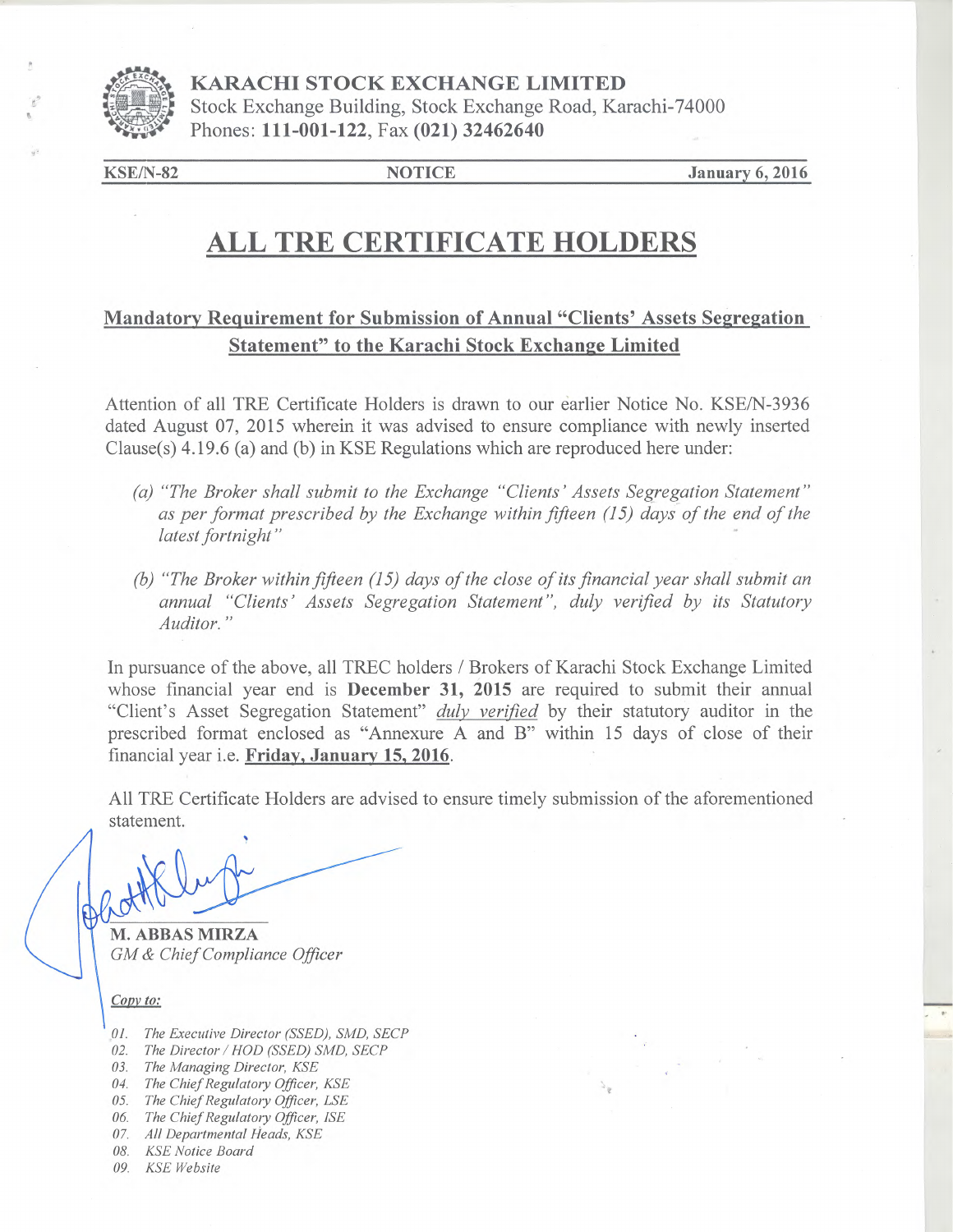## **SPECIMEN**

# **- ON THE LETTERHEAD OF THE AUDIT FIRM**

# **CERTIFICATE OF VERIFICATION OF ANNUAL "CLIENTS' ASSETS SEGREGATION STATEMENT" OF [NAME OF BROKERAGE HOUSE]**

**AS ON** 

It is to certify that the attached "Clients' Assets Segregation Statement" has been duly verified by us for accuracy and completeness of figures presented therein.

The said statement was required to be verified under Clause 4.19.6 (b) of KSE Regulations.

[Stamp of Audit Firm]

Place:

[Name and Signature of Dated: Engagement Partner of Audit Firm]

**Enclosed:** 

• Clients' Assets Segregation Statement